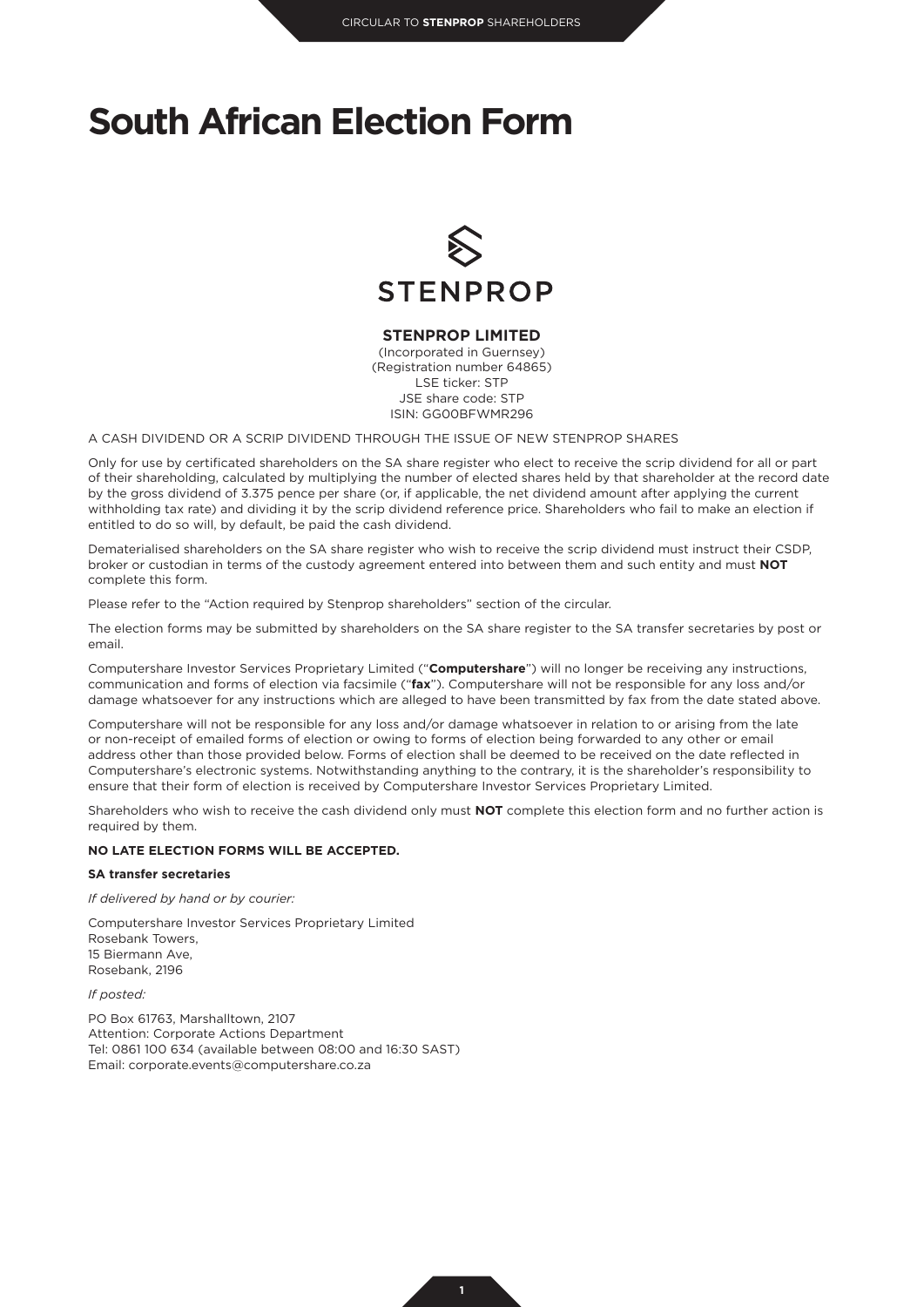# **South African Election Form**

Continued

I/We (name in BLOCK LETTERS)

regarding the election of the scrip dividend:

- hereby irrevocably elect to accept the scrip dividend in respect of the number of Stenprop shares reflected overleaf and on the terms and conditions contained in this election form and in the circular;
- acknowledge that this election form is applicable only in respect of Stenprop shares of which I/we was/were the registered holder(s) at the close of business on the record date, being Friday, 26 July 2019; and
- acknowledge that I/we am/are only entitled to an issue of new, fully-paid Stenprop shares determined using the number of elected shares held at the record date, being Friday, 26 July 2019, multiplied by the relevant gross or net amount of dividend per Stenprop share divided by the scrip dividend reference price.

| Signed at                                                 | on        | 2019 |
|-----------------------------------------------------------|-----------|------|
| Assisted by (where applicable)                            |           |      |
| Signature                                                 | Signature |      |
| Telephone numbers including international and area codes: |           |      |
| Home:                                                     | Work:     |      |
| Cellular phone/mobile number:                             |           |      |
| Email address:                                            |           |      |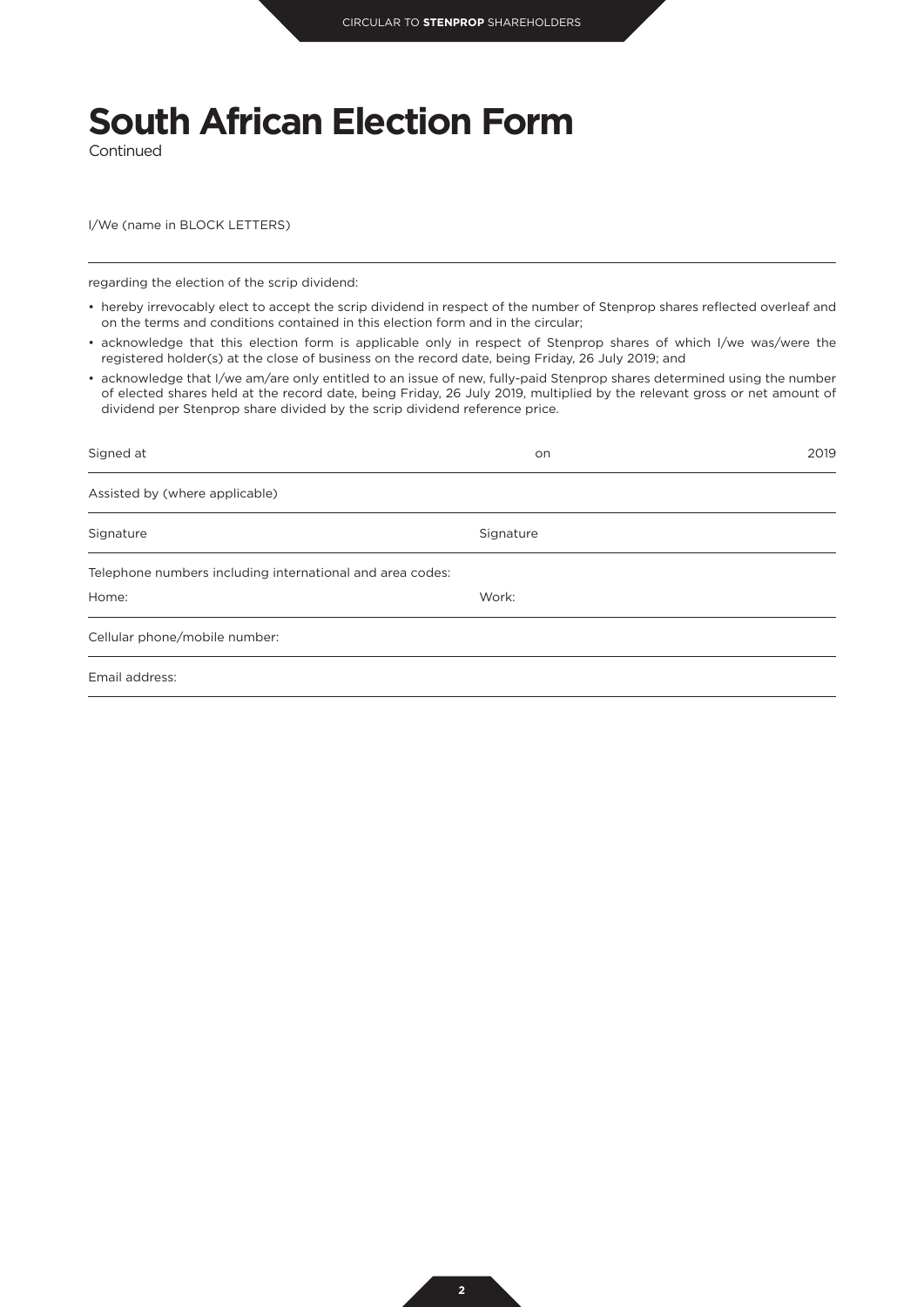## **SHAREHOLDERS ARE REQUIRED TO ACCURATELY COMPLETE THE INFORMATION IN THE BLOCKS BELOW:**

## **Details of the registered Stenprop shareholder**

| <b>Name and address:</b> |  |
|--------------------------|--|
|                          |  |
|                          |  |
|                          |  |
|                          |  |
|                          |  |

| Certificate number for certificated shareholders on the<br>SA share register with the SA transfer secretaries (if<br>known) | Total number of Stenprop shares held or deemed to be<br>held on the record date, being Friday, 26 July 2019 |
|-----------------------------------------------------------------------------------------------------------------------------|-------------------------------------------------------------------------------------------------------------|
|                                                                                                                             |                                                                                                             |

| Number of shares for which the<br>scrip dividend is elected: |  |
|--------------------------------------------------------------|--|
| Signature:                                                   |  |
| Date of signature:                                           |  |
| Assisted by (where applicable):                              |  |
| Signature:                                                   |  |
| <b>Contact number:</b>                                       |  |
| <b>Email address:</b>                                        |  |